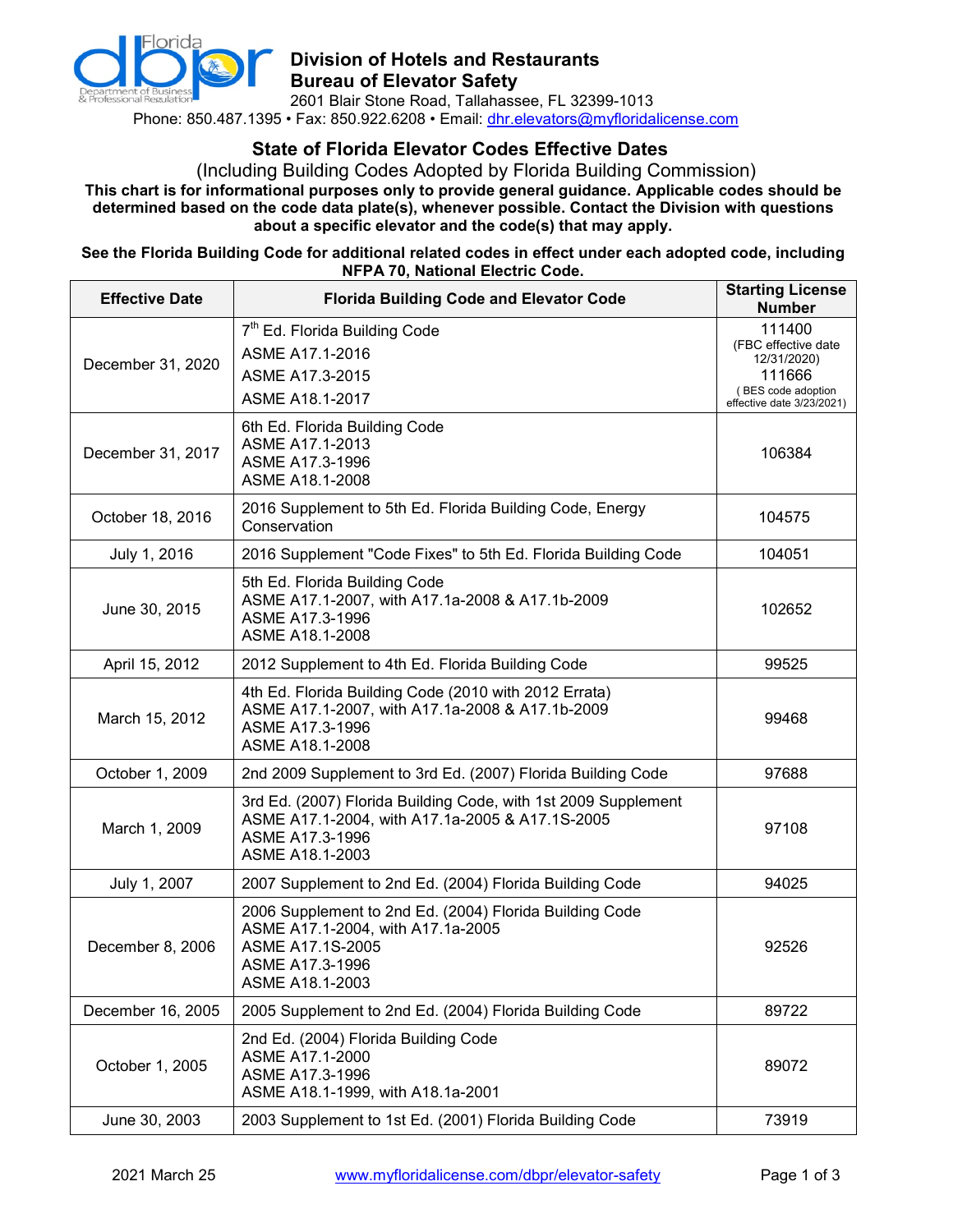## DBPR, Division of Hotels and Restaurants, Bureau of Elevator Safety State of Florida Elevator Codes Effective Dates

| <b>Effective Date</b> | <b>Elevator Codes</b>                                                                                                         | <b>Starting License</b><br><b>Number</b> |
|-----------------------|-------------------------------------------------------------------------------------------------------------------------------|------------------------------------------|
| March 1, 2002         | 1st Ed. (2001) Florida Building Code<br>ASME A17.1-1996, with A17.1a-1997 & A17.1b-1998<br>ASME A17.3-1996<br>ASME A18.1-1999 | No Record                                |
| October 4, 2000       | ASME A17.1-1996, with A17.1a-1997 & A17.1b-1998<br>ASME A90.1-1992<br>NFPA 70-1999                                            | **59628                                  |
| August 1, 1996        | ASME A17.1-1993, with A17.1a-1994 & A17.1b-1995<br><b>ANSI/ASME A90.1-1976</b><br>NFPA 70-1996                                | **51772                                  |
| February 2, 1994      | ASME A17.1b-1992<br>ANSI/ASME A90.1-1976<br>NFPA 70-1993                                                                      | **47694                                  |
| August 29, 1992       | ASME A17.1a-1991<br>ANSI/ASME A90.1-1976<br>NFPA 70-1990                                                                      | 46588                                    |
| August 9, 1991        | ASME A17.1-1990<br>ANSI/ASME A90.1-1976<br>NFPA 70-1990                                                                       | 45796                                    |
| May 31, 1990          | ASME/ANSI A17.1b-1989<br>ANSI/ASME A90.1-1976<br>NFPA 70-1990                                                                 | 44573                                    |
| May 16, 1989          | ASME/ANSI A17.1a-1988<br>ANSI/ASME 90.1-1976<br>NFPA 70-1987                                                                  | 43255                                    |
| November 1, 1988      | <b>ASME/ANSI A17.1-1987</b><br>ANSI/ASME A90.1-1976<br>NFPA 70-1987                                                           | 42310                                    |
| November 1, 1987      | ASME/ANSI A17.1d & A17.1e<br>ANSI/ASME 90.1-1976<br>NFPA 70-1987                                                              | 41099                                    |
| October 31, 1986      | <b>ASME/ANSI A17.1c-1984</b>                                                                                                  | 39657                                    |
| July 30, 1986         | NFPA 70-1987                                                                                                                  | 39427                                    |
| July 1, 1986          | ASME/ANSI A17.1a-1984 & A17.1b-1984                                                                                           | 39414                                    |
| July 1, 1985          | <b>ASME/ANSI A17.1-1984</b>                                                                                                   | 37812                                    |
| September 19, 1984    | ASME/ANSI A17.1b-1983                                                                                                         | 36387                                    |
| August 5, 1983        | NFPA 70-1984                                                                                                                  | 34107                                    |
| July 1, 1983          | ASME/ANSI A17.1a-1983                                                                                                         | 34073                                    |
| July 1, 1982          | ASME/ANSI A17.1-1981                                                                                                          | 32996                                    |
| September 1, 1980     | ASME/ANSI A17.1b-1980                                                                                                         | 30297                                    |
| June 19, 1980         | NFPA 70-1981                                                                                                                  | 29947                                    |
| July 1, 1979          | ASME/ANSI A17.1a-1979                                                                                                         | 28921                                    |